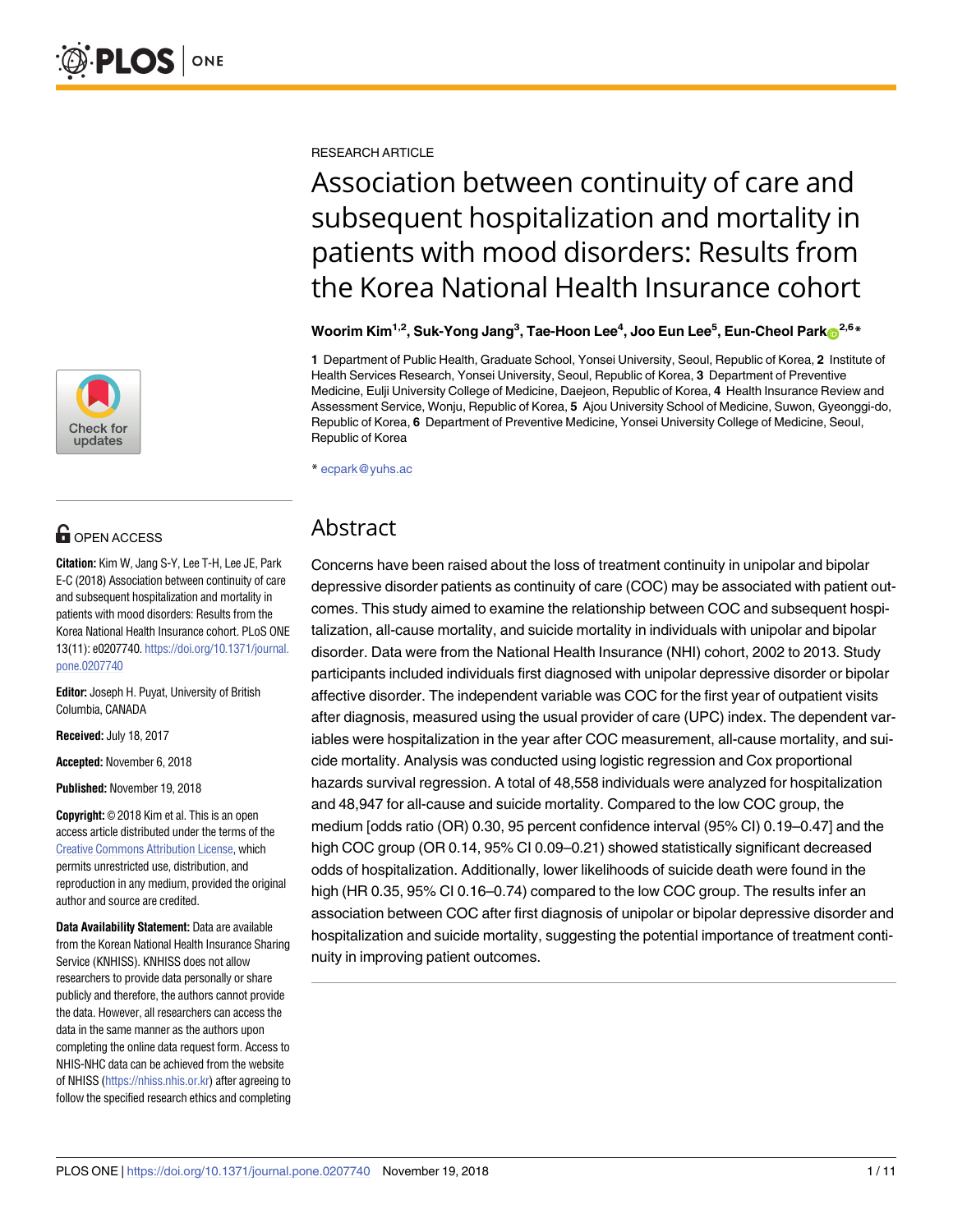<span id="page-1-0"></span>

the application process [\(http://nhiss.nhis.or.kr/bd/](http://nhiss.nhis.or.kr/bd/ab/bdaba021eng.do) [ab/bdaba021eng.do](http://nhiss.nhis.or.kr/bd/ab/bdaba021eng.do)). After receiving approval, the researchers can receive the data with a certain fee. The authors did not have any special access privileges to the database.

**Funding:** The authors received no specific funding for this work.

**Competing interests:** The authors have declared that no competing interests exist.

# **Introduction**

Depression is a leading cause of disability worldwide that has cost over United States (US) four billion societal costs in South Korea [\[1,](#page-8-0) [2](#page-8-0)]. Specifically, major depressive disorder is a multifaceted mental disorder that includes a wide range of symptoms related to the functioning of the mood, cognition, and motor, with psychotic experiences and bipolar spectrum features being commonly found in affected patients [\[3](#page-8-0)]. In Korean adults, the prevalence of depression was 6.7 percent and that of major depressive disorder 2.7 percent in 2014 [\[4\]](#page-8-0). Considering that individuals with major depressive disorder often report higher rates of comorbidity and mortality, reduced quality of life, lower productivity, and higher utilization of health care services, it is important to identify the factors associated with symptom severity in countries where the prevalence of mood disorder is escalating [[5](#page-9-0)].

Due to the increasing prevalence of mood disorder, concerns have been specifically raised about loss of continuity and fragmentation in the care received by mental disorder patients [\[6](#page-9-0)]. Continuity of care (COC) is the process by which the patient and the provider maintain a sustained partnership toward effectively meeting the patient's healthcare needs [[7](#page-9-0)]. COC is particularly central in mental health care as it is linked with improved quality of life and community functioning, reduced symptom severity, higher health service satisfaction, and lower health care costs [[8](#page-9-0), [9\]](#page-9-0). Better continuity of care has also been reported to be associated with improved physician-patient relationship, higher patient compliance and satisfaction, and fewer hospital admissions [\[10,](#page-9-0) [11](#page-9-0)].

Previous studies focusing on Western countries have documented that better continuity of care may be important in improving the outcomes of major depressive disorder patients [\[7,](#page-9-0) [11\]](#page-9-0). In fact, studies have specifically reported that maintaining good continuity of care can be related to reduced mortality risk in patients with bipolar or major depressive disorders [[8](#page-9-0), [12](#page-9-0)]. Additionally, although studies investigating the relationship between continuity of care and patient outcomes in East Asian countries are comparatively scarce, the related findings did suggest that depressive symptoms may be a predictor of subsequent hospital admissions in Chinese and Singaporean individuals [[13](#page-9-0)]. However, implications from these studies have been limited as only individuals aged 55 or above were incorporated with a follow up time of 12 months or below [[13](#page-9-0)].

Under such circumstances, the aim of this study was to examine the relationship between COC and subsequent hospitalization and all-cause and suicide mortality in individuals diagnosed with unipolar disorder and bipolar depressive disorder using nationally representative data from the Korean National Health Insurance (NHI) cohort. The hypothesis was that better COC will be associated with lower likelihoods of hospital admission, all-cause mortality, and suicide mortality. In addition, subgroup analysis was conducted by type of disease (unipolar or bipolar disorder) and medical institution visited (tertiary hospital, secondary hospital, or primary clinic) in the analysis on COC and hospitalization, particularly because Korea lacks a stable general practitioner system and patients are able to freely choose medical institutions without referrals.

# **Materials and methods**

#### **Data source and study population**

Data were from the 2002 to 2013 Korea National Health Insurance (NHI) cohort. In Korea, all individuals are covered by the NHI or Medical Aid and the NHI is known to cover around 98 percent of the total population. The NHI cohort is composed of 1,025,340 nationally representative random samples of the Korean population in 2002, which equals around 2.2 percent of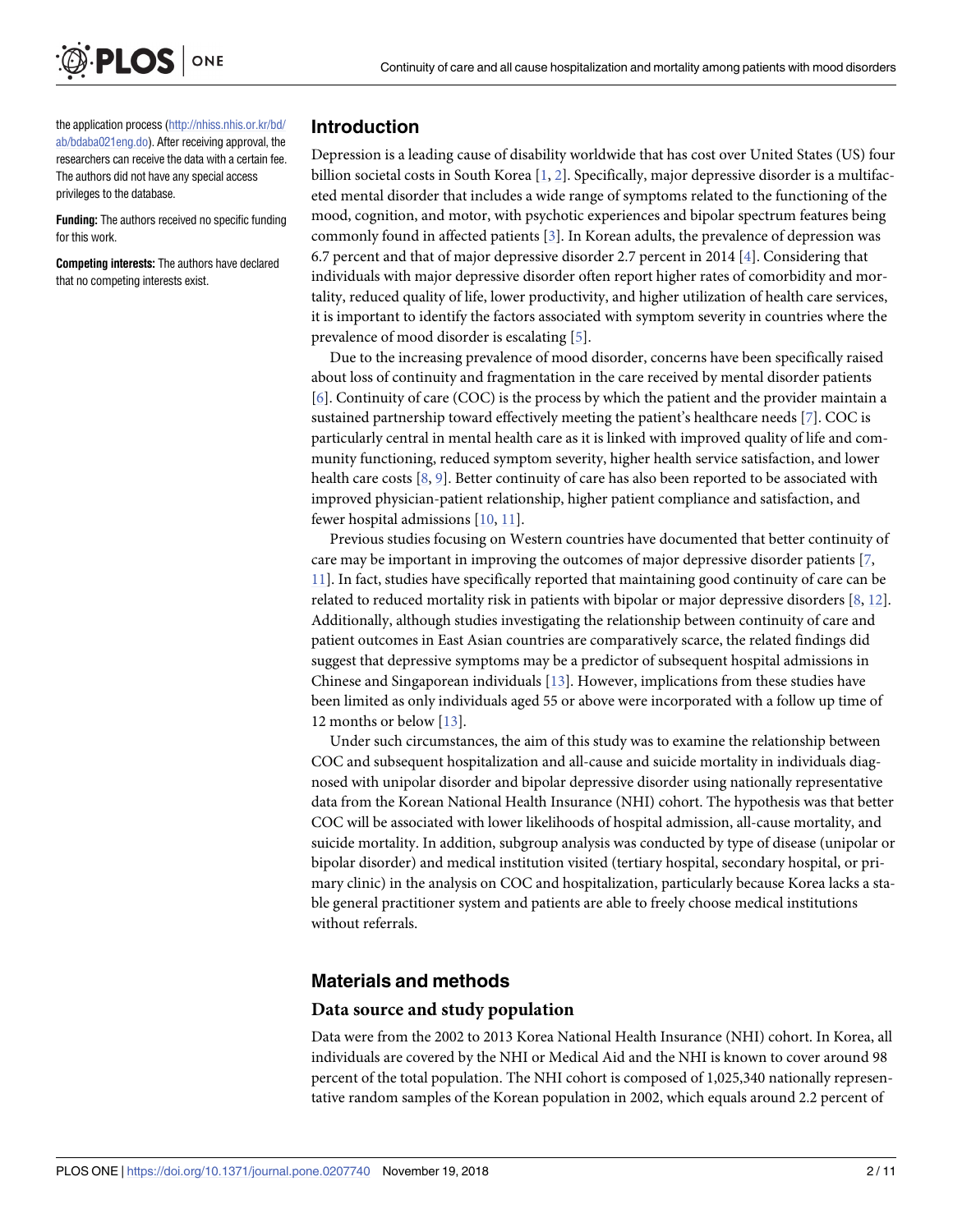<span id="page-2-0"></span>the entire population. Data were collected using a systematic sampling method to construct a representative sample of the 46,605,433 residents recorded by the Korean National Health Insurance Service (KNHIS). Follow up data were available up to 2013 and include information on medical claims filed between 2002 and 2013. All personal information in this data were deidentified by the KNHIS before distribution. Data can be utilized after application and approval on the KNHIS website.

Of the 1,025,340 individuals recorded at the baseline, all individuals primarily diagnosed of unipolar depressive disorder (International Classification of Diseases version 10 [ICD-10] F30, F32, F34, F38, and F39) and bipolar affective disorder (F31) were included. Study participants measured in 2002 were excluded to ensure the inclusion of only individuals first diagnosed with unipolar or bipolar disorder. Hence, individuals were followed from 2003 to 2013. All individuals aged 19 or below were also excluded to limit the study population to adults as children and adolescents may exhibit different patterns. Additionally, individuals with less than 3 yearly outpatient visits to physicians were omitted to ensure a stable measurement of COC. This led to the final inclusion of 48,558 cases at risk of hospitalization after excluding those who died during and within one year of COC measurement and 48,947 cases at risk of allcause and suicide mortality.

#### **Outcome measures**

The dependent variables of this study were hospital admission, all-cause mortality, and suicide mortality. As individuals diagnosed in 2002 were excluded to ensure the inclusion of only patients first diagnosed with unipolar or bipolar disorder, participants were followed from 2003 to 2013 for measurement. Hospital admission was limited to cases with a primary diagnosis of mental disorder recorded within one year after COC measurement. All emergency department visits were excluded from the analysis in which hospitalization was the primary end point. All-cause and suicide deaths were recorded in the NHI cohort based on the database of the National Statistical Office (NSO), which compulsorily receives all reports on death through an official death notice. Suicide mortality was separately identified based on the ICD-10 code X60-84.

## **Independent variable**

The independent variable of this study was COC measured within one year of initial diagnosis. COC was measured using the usual provider of care (UPC) index. The UPC index is based on density type and is defined as the number of outpatient visits to the most frequently seen physician divided by the total number of outpatient visits [\[14\]](#page-9-0). Accordingly, the UPC index focusses on the number of physicians seen by a patient and the visit ratio of the most frequently seen physician to all visited physicians. Values range between zero and one. COC was categorized into the low ( $\leq$ 0.4), medium ( $>$ 0.4,  $<$ 0.75), and high ( $\geq$ 0.75) groups based on previous references [\[15,](#page-9-0) [16\]](#page-9-0).

#### **Covariates**

Demographic, socioeconomic, and health related covariates were incorporated in this study. Included covariates were frequency of outpatient visits (low or high), diagnosis (unipolar or bipolar disorder), age at diagnosis (20–39, 40–59, 60–79, or 80 or above), sex (men or women), income (low, middle, or high), region (Seoul, urban, or rural), antidepressant (no or yes), antipsychotic (no or yes), anxiolytic (no or yes), stabilizer (no or yes), psychotherapy (none, personal therapy, group therapy, or others), comorbidities measured using the Charlson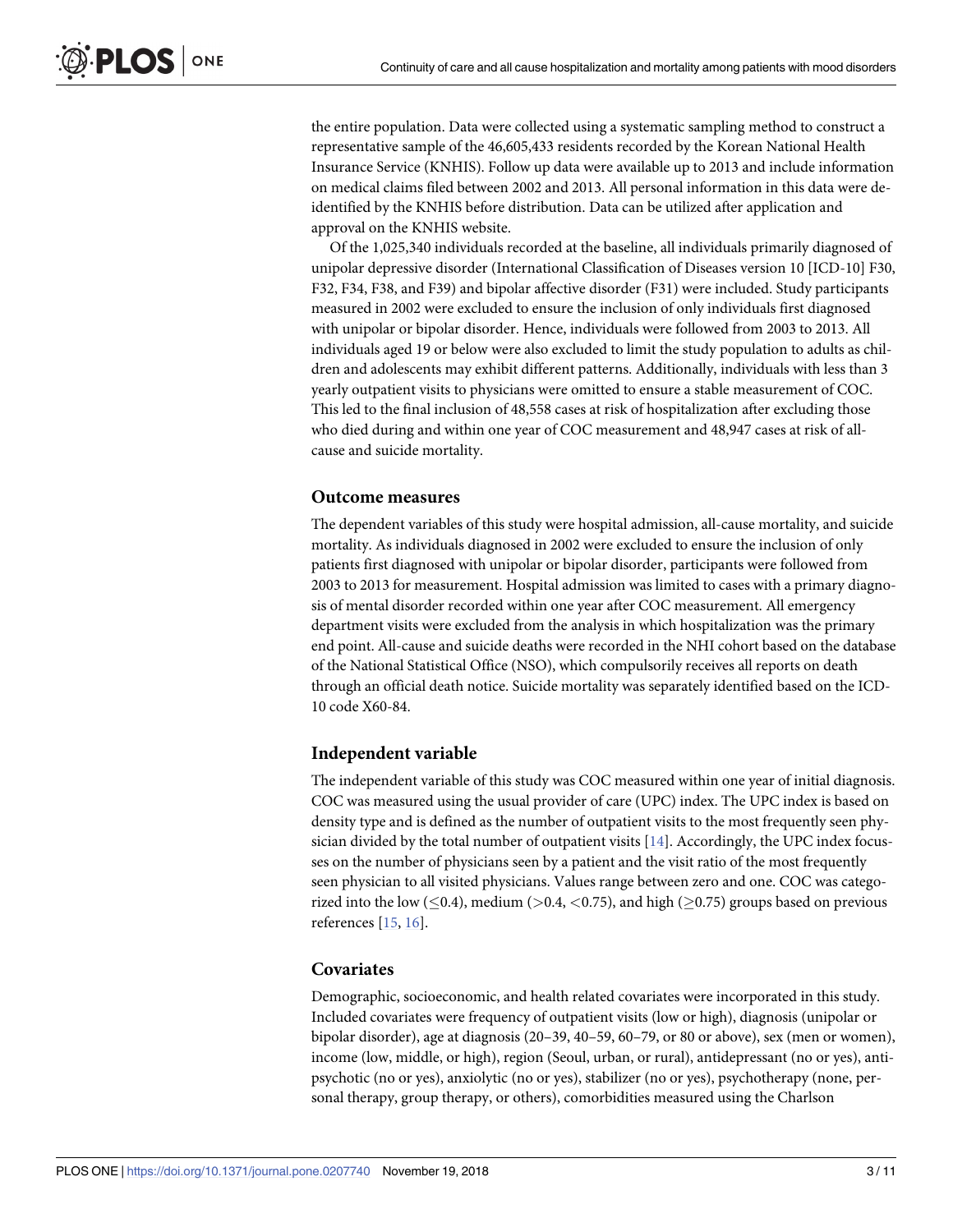<span id="page-3-0"></span>Comorbidity Index (zero, one, two, three, or four and above), and type of medical institution visited for outpatient services (tertiary hospital, secondary hospital, or primary clinic).

## **Analytic approach**

The general characteristics of the study participants were examined using chi-square test to compares differences between groups. Hospital admissions in the subsequent year of COC measurement were analyzed using logistic regression analysis, expressed as odds ratio (OR) and their 95 percent confidence intervals (95% CI). Subgroup analysis was performed by type of medical institution visited for outpatient services and type of disease. The association between COC and the likelihood of all-cause and suicide mortality was tested using Cox proportional hazards survival regression analysis, expressed as hazard ratio (HR) and their 95% CI. Analysis was adjusted for all covariates and the calculated P values were two sided, considered significant at *<*0.05. Analysis was performed using the SAS software, version 9.4 (SAS Institute, Cary, NC, USA).

# **Results**

The general characteristics of the study participants are shown in [Table](#page-4-0) 1. Of the 48,558 individuals at risk of hospitalization, 152 individuals were categorized into the low, 4,273 into the medium, and 44,133 into the high COC group. A total of 1,201 (2.5%) participants experienced hospitalization. Regarding all-cause and suicide mortality, 48,947 individuals at risk were analyzed. In this sample set, the low COC group included 152 individuals, the medium COC group 4,308 individuals, and the high COC group 44,487 individuals. The overall all-cause mortality rate was 6.4% and the suicide mortality rate 1.1%.

[Table](#page-6-0) 2 presents the results of the logistic regression analysis investigating the association between COC and hospitalization in the subsequent year of COC measurement. Compared to the low COC group, the medium (OR 0.30, 95% CI 0.19–0.47) and the high COC group (OR 0.14, 95% CI 0.09–0.21) showed statistically significant lower odds of hospitalizations. The results of the Cox proportional hazards survival regression analysis studying the relationship between COC and all-cause and suicide mortality are also presented on [Table](#page-6-0) 2. The association between COC and all-cause mortality did not show statistical significance. However, individuals with high COC (HR 0.35, 95% CI 0.16–0.74) showed statistically significant decreased likelihoods of suicide death than individuals with low COC.

The results of the logistic regression analysis analyzing the effect of COC on the likelihood of hospitalization by the type of medical institution visited for outpatient services and the type of disease diagnosed are depicted on [Table](#page-7-0) 3. The main trends found were generally maintained. In tertiary hospitals, the medium (OR 0.22, 95% CI 0.13–0.37) and high COC groups (OR 0.10, 95% CI 0.06–0.17) had lower odds of hospitalization than the low COC group. Similar tendencies were found in secondary hospitals in which decreased odds of hospitalizations were present in the high (OR 0.61, 95% CI 0.39–0.96) compared to the medium COC group. In primary clinics, individuals with high COC (OR 0.19, 95% CI 0.06–0.62) again showed reduced likelihoods than those with low COC. In terms of disease type, the trends presented in [Table](#page-6-0) 2 were again sustained, although statistical significance was only found in individuals with unipolar disorder (medium COC group: OR 0.33, 95% CI 0.21–0.52; high COC group: OR 0.14, 95% CI 0.09–0.21).

# **Discussion**

The findings of this study reveal an association between COC and likelihoods of hospitalization in patients diagnosed with unipolar and bipolar disorder as individuals with higher COC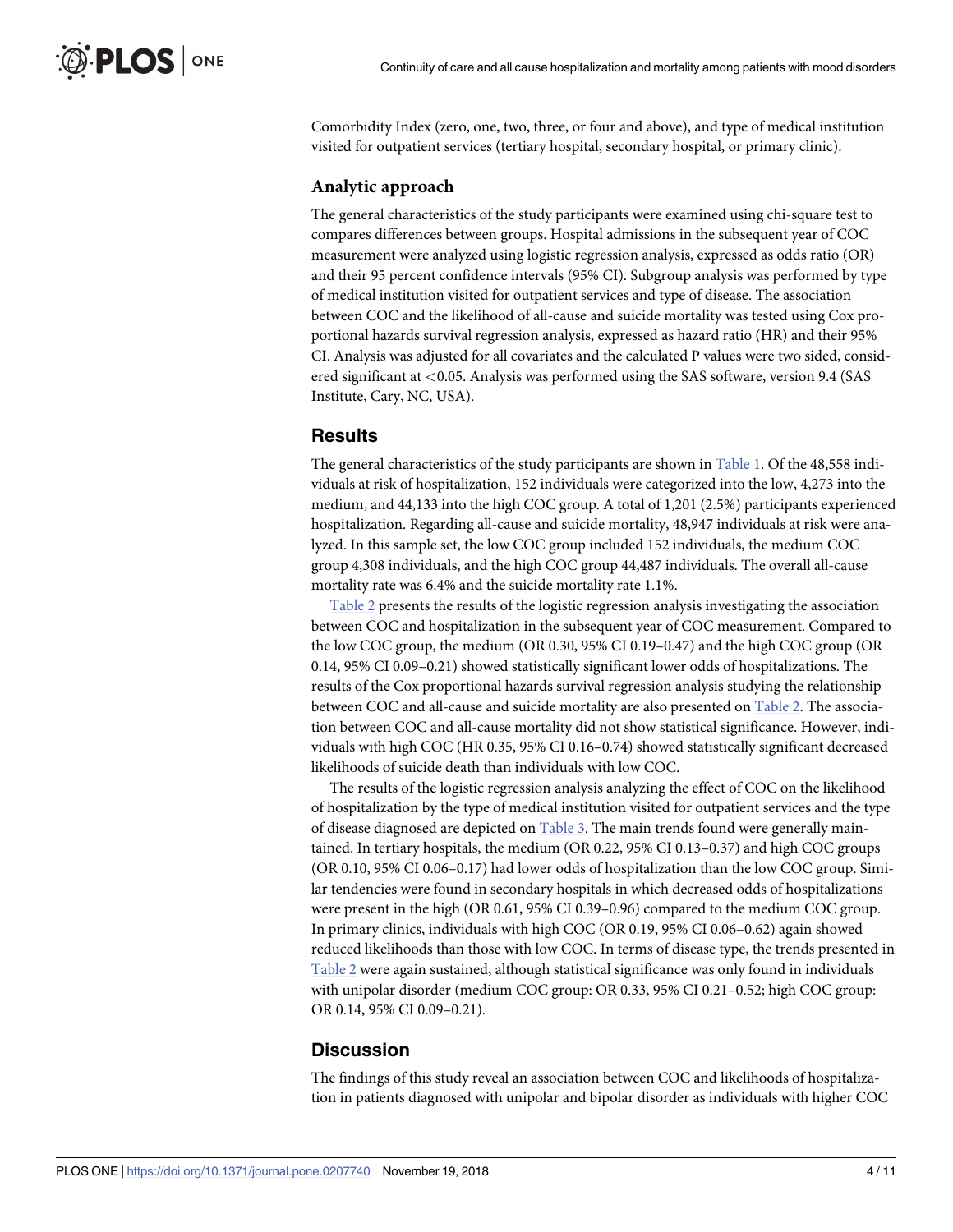#### <span id="page-4-0"></span>**[Table](#page-3-0) 1. Characteristics of study participants.**

|                                   | N     |       | <b>Admission</b> |         | P-value | N       | <b>All-cause mortality</b> |       |        | P-value    | Suicide mortality |             |       |                  | P-value  |       |         |
|-----------------------------------|-------|-------|------------------|---------|---------|---------|----------------------------|-------|--------|------------|-------------------|-------------|-------|------------------|----------|-------|---------|
|                                   |       |       | No               |         | Yes     |         |                            | No    |        |            | Yes               |             | No    |                  |          | Yes   |         |
| <b>COC</b> measure                |       |       |                  |         |         |         |                            |       |        |            |                   |             |       |                  |          |       |         |
| Low                               | 152   | 125   | (82.2)           | 27      | (17.8)  | < 0.001 | 152                        | 138   | (90.8) | 14         | (9.2)             | 0.017       | 145   | (95.4)           | 7        | (4.6) | < 0.001 |
| Medium                            | 4273  | 3994  | (93.5)           | 279     | (6.5)   |         | 4308                       | 3994  | (92.7) | 314        | (7.3)             |             | 4202  | (97.5)           | 106      | (2.5) |         |
| High                              | 44133 | 43238 | (98.0)           | 895     | (2.0)   |         | 44487                      | 41676 | (93.7) | 2811       | (6.3)             |             | 44082 | (99.1)           | 405      | (0.9) |         |
| <b>Outpatient visits</b>          |       |       |                  |         |         |         |                            |       |        |            |                   |             |       |                  |          |       |         |
| Low                               | 9602  | 9495  | (98.9)           | 107     | (1.1)   | < 0.001 | 9680                       | 9159  | (94.6) | 521        | (5.4)             | < 0.001     | 9620  | (99.4)           | 60       | (0.6) | < .0001 |
| High                              | 38956 | 37862 | (97.2)           | 1094    | (2.8)   |         | 39267                      | 36649 | (93.3) | 2618       | (6.7)             |             | 38809 | (98.8)           | 458      | (1.2) |         |
| <b>Diagnosis</b>                  |       |       |                  |         |         |         |                            |       |        |            |                   |             |       |                  |          |       |         |
| Unipolar disorder                 | 46708 | 45694 | (97.8)           | 1014    | (2.2)   | <.0001  | 47073                      | 44088 | (93.7) | 2985       | (6.3)             | 0.0011      | 46592 | (99.0)           | 481      | (1.0) | < .0001 |
| Bipolar disorder                  | 1850  | 1663  | (89.9)           | 187     | (10.1)  |         | 1874                       | 1720  | (91.8) | 154        | (8.2)             |             | 1837  | (98.0)           | 37       | (2.0) |         |
| Age                               |       |       |                  |         |         |         |                            |       |        |            |                   |             |       |                  |          |       |         |
| $20 - 39$                         | 15522 | 15082 | (97.2)           | 440     | (2.8)   | 0.0058  | 15550                      | 15333 | (98.6) | 217        | (1.4)             | $<$ $.0001$ | 15419 | (99.2)           | 131      | (0.8) | 0.0006  |
| $40 - 59$                         | 18830 | 18394 | (97.7)           | 436     | (2.3)   |         | 18913                      | 18341 | (97.0) | 572        | (3.0)             |             | 18718 | (99.0)           | 195      | (1.0) |         |
| $60 - 79$                         | 12849 | 12553 | (97.7)           | 296     | (2.3)   |         | 13041                      | 11262 | (86.4) | 1779       | (13.6)            |             | 12866 | (98.7)           | 175      | (1.3) |         |
| 80 or above                       | 1357  | 1328  | (97.9)           | 29      | (2.1)   |         | 1443                       | 872   | (60.4) | 571        | (39.6)            |             | 1426  | (98.8)           | 17       | (1.2) |         |
| Sex                               |       |       |                  |         |         |         |                            |       |        |            |                   |             |       |                  |          |       |         |
| Men                               | 15224 | 14838 | (97.5)           | 386     | (2.5)   | 0.5513  | 15430                      | 13895 | (90.1) | 1535       | (10.0)            | < .0001     | 15165 | (98.3)           | 265      | (1.7) | < 0.001 |
| Women                             | 33334 | 32519 | (97.6)           | 815     | (2.4)   |         | 33517.0                    | 31913 | (95.2) | 1604       | (4.8)             |             | 33264 | (99.3)           | 253      | (0.8) |         |
| Income                            |       |       |                  |         |         |         |                            |       |        |            |                   |             |       |                  |          |       |         |
| Low                               | 14067 | 13772 | (97.9)           | 295     | (2.1)   | 0.0029  | 14182                      | 13272 | (93.6) | 910        | (6.4)             | < .0001     | 14044 | (99.0)           | 138      | (1.0) | 0.4335  |
| Middle                            | 19069 | 18571 | (97.4)           | 498     | (2.6)   |         | 19205                      | 18125 | (94.4) | 1080       | (5.6)             |             | 18990 | (98.9)           | 215      | (1.1) |         |
| High                              | 15422 | 15014 | (97.4)           | 408     | (2.7)   |         | 15560                      | 14411 | (92.6) | 1149       | (7.4)             |             | 15395 | (98.9)           | 165      | (1.1) |         |
| Region                            |       |       |                  |         |         |         |                            |       |        |            |                   |             |       |                  |          |       |         |
| Seoul                             | 10337 | 10086 | (97.6)           | 251     | (2.4)   | 0.5887  | 10420                      | 9805  | (94.1) | 615        | (5.9)             | 0.0296      | 10310 | (98.9)           | 110      | (1.1) | 0.8587  |
| Urban                             | 11815 | 11535 | (97.6)           | 280     | (2.4)   |         | 11909                      | 11154 | (93.7) | 755        | (6.3)             |             | 11788 | (99.0)           | 121      | (1.0) |         |
| Rural                             | 26406 | 25736 | (97.5)           | 670     | (2.5)   |         | 26618                      | 24849 | (93.4) | 1769       | (6.7)             |             | 26331 | (98.9)           | 287      | (1.1) |         |
| Antidepressant                    |       |       |                  |         |         |         |                            |       |        |            |                   |             |       |                  |          |       |         |
| No                                | 44936 | 43799 | (97.5)           | 1137    | (2.5)   | 0.0044  | 45306                      | 42363 | (93.5) | 2943       | (6.5)             | 0.0084      | 44813 | (98.9)           | 493      | (1.1) | 0.0227  |
| Yes                               | 3622  | 3558  | (98.2)           | 64      | (1.8)   |         | 3641                       | 3445  | (94.6) | 196        | (5.4)             |             | 3616  | (99.3)           | 25       | (0.7) |         |
| Antipsychotic                     |       |       |                  |         |         |         |                            |       |        |            |                   |             |       |                  |          |       |         |
| No                                | 48296 | 47105 | (97.5)           | 1191    | (2.5)   | 0.1603  | 48680                      | 45554 | (93.6) | 3126       | (6.4)             | 0.3017      | 48163 | (98.9)           | 517      | (1.1) | 0.2736  |
| Yes                               | 262   | 252   | (96.2)           | 10      | (3.8)   |         | 267                        | 254   | (95.1) | 13         | (4.9)             |             | 266   | (99.6)           | 1        | (0.4) |         |
| Anxiolytic                        |       |       |                  |         |         |         |                            |       |        |            |                   |             |       |                  |          |       |         |
| No                                | 45728 | 44598 | (97.5)           | 1130    | (2.5)   | 0.9003  | 46089                      | 43148 | (93.6) | 2941       | (6.4)             | 0.2469      | 45604 | (99.0)           | 485      | (1.1) | 0.6039  |
| Yes                               | 2830  | 2759  | (97.5)           | 71      | (2.5)   |         | 2858                       | 2660  | (93.1) | 198        | (6.9)             |             | 2825  | (98.9)           | 33       | (1.2) |         |
| Stabilizer                        |       |       |                  |         |         |         |                            |       |        |            |                   |             |       |                  |          |       |         |
| No                                | 48302 | 47116 | (97.5)           | 1186    | (2.5)   | 0.0005  | 48690                      | 45574 | (93.6) | 3116       | (6.4)             | 0.0961      | 48178 | (99.0)           | 512      | (1.1) | 0.0450  |
| Yes                               | 256   | 241   | (94.1)           | 15      | (5.9)   |         | 257                        | 234   | (91.1) | 23         | (9.0)             |             | 251   | (97.7)           | 6        | (2.3) |         |
| Psychotherapy                     |       |       |                  |         |         |         |                            |       |        |            |                   |             |       |                  |          |       |         |
| None                              | 29408 | 28710 | (97.6)           | 698     | (2.4)   | 0.0212  | 29653                      | 27842 | (93.9) | 1811       | (6.1)             | $<.0001\,$  | 29381 | (99.1)           | 272      | (0.9) | < .0001 |
| Personal therapy                  |       |       |                  |         |         |         |                            |       |        |            |                   |             |       |                  |          |       |         |
| Group therapy                     | 18530 | 18053 | (97.4)           | 477     | (2.6)   |         | 18668                      | 17410 | (93.3) | 1258<br>58 | (6.7)<br>(11.2)   |             | 18432 | (98.7)<br>(99.0) | 236<br>5 | (1.3) |         |
| Others                            | 512   | 491   | (95.9)           | 21<br>5 | (4.1)   |         | 518                        | 460   | (88.8) |            |                   |             | 513   |                  | 5        | (1.0) |         |
|                                   | 108   | 103   | (95.4)           |         | (4.6)   |         | 108                        | 96    | (88.9) | 12         | (11.1)            |             | 103   | (95.4)           |          | (4.6) |         |
| <b>Charlson Comorbidity Index</b> |       |       |                  |         |         |         |                            |       |        |            |                   |             |       |                  |          |       |         |
| $\boldsymbol{0}$                  | 33010 | 32177 | (97.5)           | 833     | (2.5)   | 0.3346  | 33223                      | 31622 | (95.2) | 1601       | (4.8)             | < .0001     | 32895 | (99.0)           | 328      | (1.0) | 0.0155  |
| 1                                 | 5419  | 5288  | (97.6)           | 131     | (2.4)   |         | 5478                       | 4968  | (90.7) | 510        | (9.3)             |             | 5420  | (98.9)           | 58       | (1.1) |         |

(*Continued*)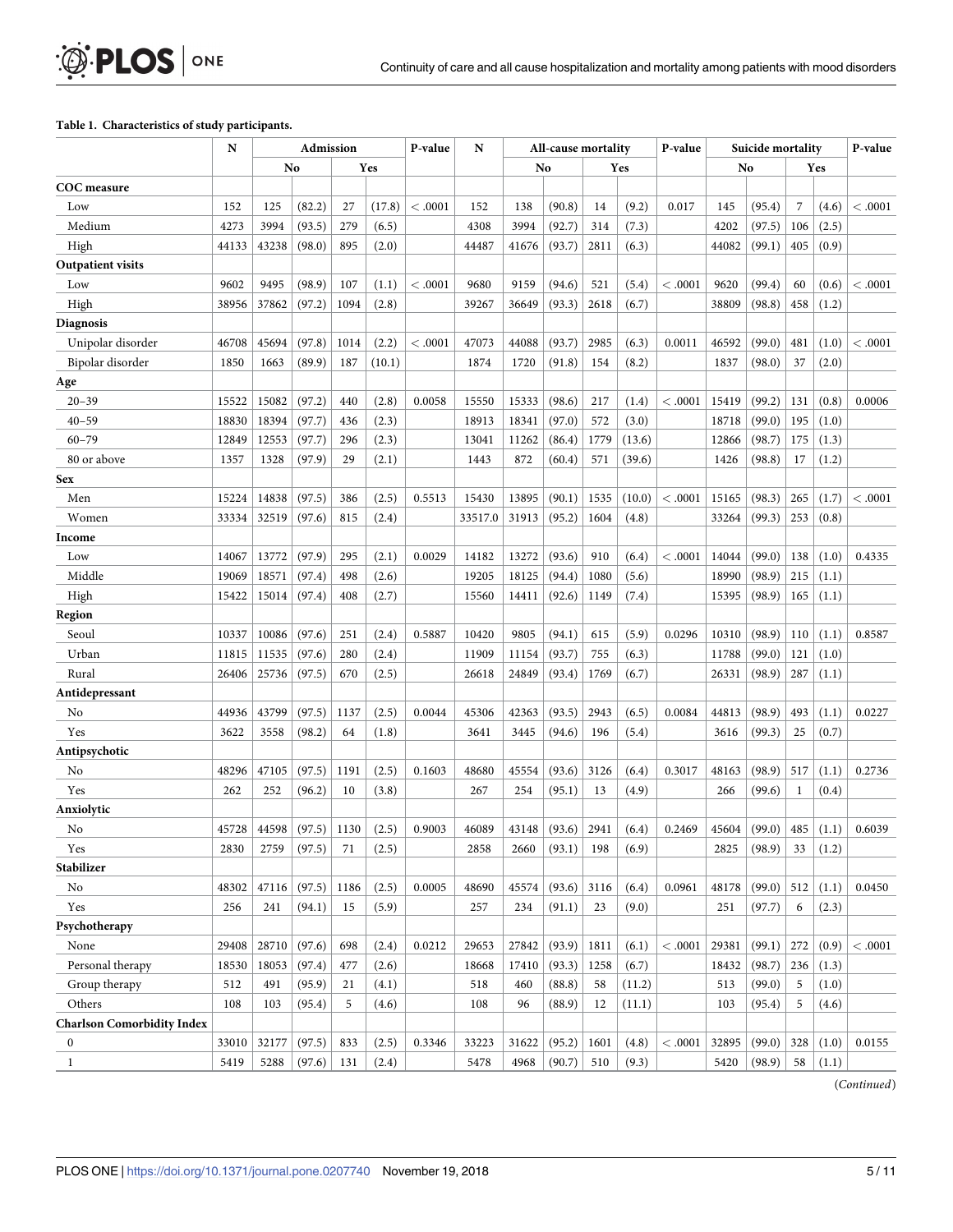|                             | N     | Admission      |        |      | P-value | N       | All-cause mortality |       |        | P-value | Suicide mortality |         |       | P-value |             |       |         |
|-----------------------------|-------|----------------|--------|------|---------|---------|---------------------|-------|--------|---------|-------------------|---------|-------|---------|-------------|-------|---------|
|                             |       | N <sub>0</sub> |        |      | Yes     |         |                     | No    |        |         | Yes               |         | No    |         |             | Yes   |         |
|                             | 6559  | 6419           | (97.9) | 140  | (2.1)   |         | 6621                | 6120  | (92.4) | 501     | (7.6)             |         | 6541  | (98.8)  | 80          | (1.2) |         |
|                             | 2553  | 2482           | (97.2) | 71   | (2.8)   |         | 2594                | 2251  | (86.8) | 343     | (13.2)            |         | 2551  | (98.3)  | 43          | (1.7) |         |
| $4+$                        | 1017  | 991            | (97.4) | 26   | (2.6)   |         | 1031                | 847   | (82.2) | 184     | (17.9)            |         | 1022  | (99.1)  | $\mathbf Q$ | (0.9) |         |
| Type of medical institution |       |                |        |      |         |         |                     |       |        |         |                   |         |       |         |             |       |         |
| Tertiary hospital           | 12797 | 12163          | (95.1) | 634  | (5.0)   | < .0001 | 2941                | 11859 | (91.6) | 1082    | (8.4)             | < .0001 | 12721 | (98.3)  | 220         | (1.7) | < .0001 |
| Secondary hospital          | 3514  | 3357           | (95.5) | 157  | (4.5)   |         | 3567                | 3250  | (91.1) | 317     | (8.9)             |         | 3523  | (98.8)  | 44          | (1.2) |         |
| Primary clinic              | 32247 | 31837          | (98.7) | 410  | (1.3)   |         | 32439               | 30699 | (94.6) | 1740    | (5.4)             |         | 32185 | (99.2)  | 254         | (0.8) |         |
| Total                       | 48558 | 47357          | (97.5) | 1201 | (2.5)   |         | 48947               | 45808 | (93.6) | 3139    | (6.4)             |         | 48429 | (98.9)  | 518         | (1.1) |         |

#### <span id="page-5-0"></span>**Table 1.** (Continued)

<https://doi.org/10.1371/journal.pone.0207740.t001>

showed reduced odds of hospitalization. As this study calculated COC for outpatient services during the first year of diagnosis and recorded whether hospitalizations took place in the year after COC measurement, hospitalizations may reflect patient outcomes. Specifically, the results infer the importance of COC in managing mood disorder patients as individuals in the medium and high COC groups exhibited gradationally lower odds of hospitalizations than individuals in the low COC group. The presented results are in line with previous findings which report that care coordination is associated with hospitalizations [[17](#page-9-0)]. Beforehand, a study on outpatients with over two annual medical visits conveyed that patients with perfect continuity have lower risks of hospitalization within one year [\[18\]](#page-9-0). Another study focusing on elderly men discovered that groups with good continuity have lower admission rates [\[19\]](#page-9-0). As for studies conducted on East Asia, findings have identified that depressive symptoms may be a risk factor for increased hospitalization [[20](#page-9-0), [21\]](#page-9-0). This study confirms a relationship between COC and hospitalization in Korean unipolar and bipolar patients, suggesting the importance of providing an effective psychiatric patient management system to improve patient outcomes in the Asian population, including those in countries that lack a personalized general practitioner based primary care system.

The association between COC and hospitalization was generally maintained regardless of diagnosis and the type of medical institution visited for outpatient services. Trends show that the degree of difference was strongest in the tertiary hospital group, followed by the primary clinic group and the secondary hospital group. This tendency may have resulted as people experiencing poor continuity in primary care are more likely to contact higher level medical institutions [\[22\]](#page-9-0). However, it must also be taken into account that Korea lacks a general practitioner system, with patients being able to freely receive care from higher level institutions without a referral. Hence, the found relationship between COC and hospitalization suggests a possible need to monitor the health care utilization patterns of mental illness patients at all levels of medical institution.

With regard to all-cause mortality, previous findings have demonstrated the protective effects of improving longitudinal COC in reducing all-cause mortality of bipolar disorder and major depressive disorder patients [\[8](#page-9-0), [23](#page-9-0)]. However, the association between COC and allcause mortality did not show statistical significance in this study. The lack of statistical significance may have resulted as whereas this study only included participants diagnosed with unipolar or bipolar disorder, most other studies targeted mental disorder patients in general, including schizophrenia patients known to show exceptionally higher mortality rates.

The results of this study favor an association between COC and suicide mortality as individuals with better COC exhibited reduced risks of suicide mortality. Previous studies conducted in the United Kingdom (UK) and the US reported that better continuity may be associated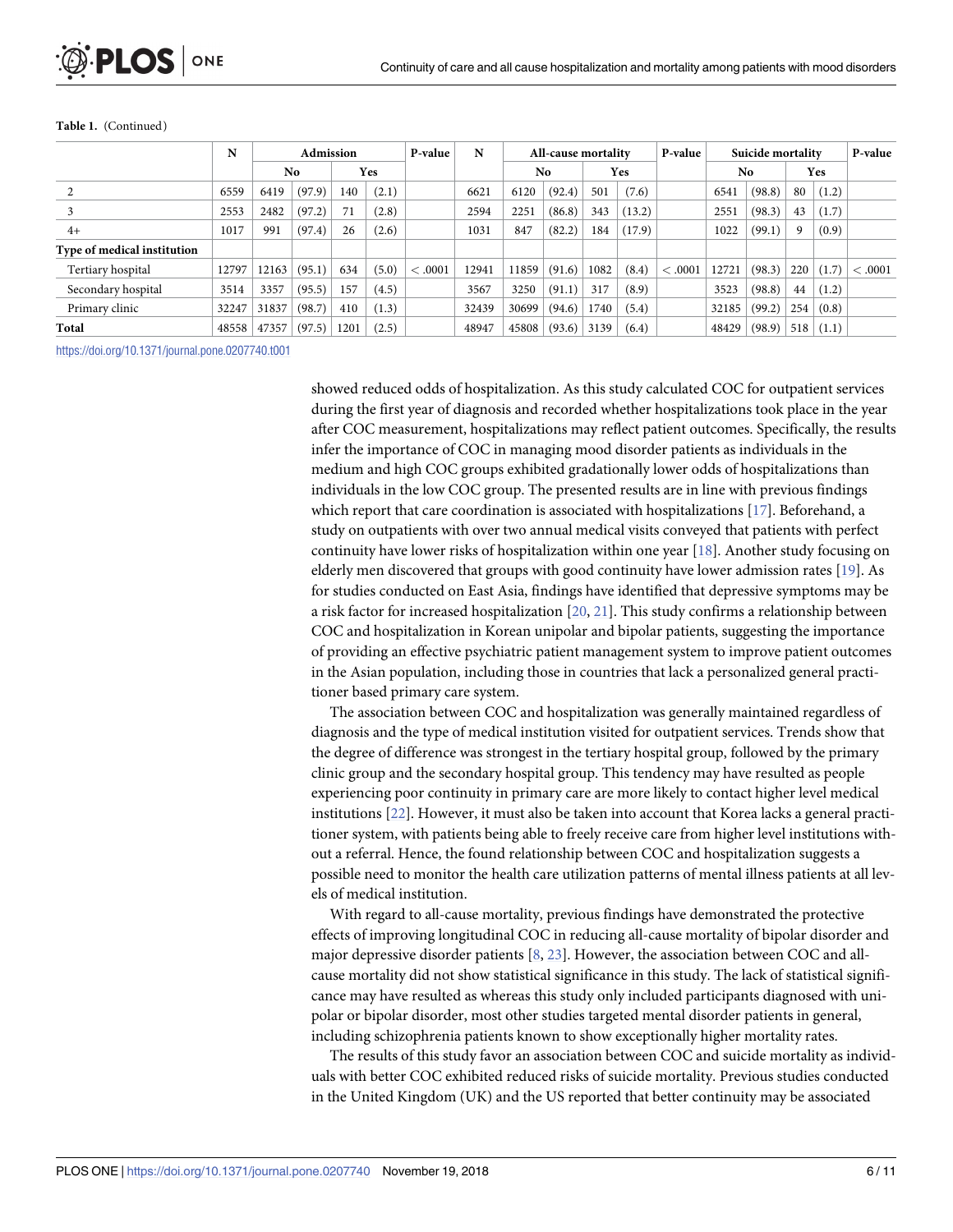|                                      |           | Admission* |                          |        |           | All-cause* |                          | Suicide* |           |        |                          |        |
|--------------------------------------|-----------|------------|--------------------------|--------|-----------|------------|--------------------------|----------|-----------|--------|--------------------------|--------|
|                                      | <b>OR</b> |            | 95% CI                   |        | <b>HR</b> |            | 95% CI                   |          | <b>HR</b> |        | 95% CI                   |        |
| <b>COC</b> measure                   |           |            |                          |        |           |            |                          |          |           |        |                          |        |
| Low                                  | 1.00      |            |                          |        | 1.00      |            |                          |          | 1.00      |        |                          |        |
| Medium                               | 0.30      | (0.19)     | $\overline{\phantom{a}}$ | 0.47)  | 1.16      | (0.68)     | $\overline{\phantom{a}}$ | 1.98)    | 0.74      | (0.34) | $\overline{\phantom{a}}$ | 1.61)  |
| High                                 | 0.14      | (0.09)     | $\overline{\phantom{a}}$ | 0.21)  | 1.14      | (0.67)     | $\overline{\phantom{a}}$ | 1.94)    | 0.35      | (0.16) | $\overline{\phantom{a}}$ | 0.74)  |
| <b>Outpatient visits</b>             |           |            |                          |        |           |            |                          |          |           |        |                          |        |
| Low                                  | 1.00      |            |                          |        | 1.00      |            |                          |          | 1.00      |        |                          |        |
| High                                 | 2.04      | (1.66)     |                          | 2.50)  | 1.06      | (0.96)     | $\overline{\phantom{a}}$ | 1.16)    | 1.51      | (1.14) | $\overline{\phantom{a}}$ | 1.99)  |
| Diagnosis                            |           |            |                          |        |           |            |                          |          |           |        |                          |        |
| Unipolar disorder                    | 1.00      |            |                          |        | 1.00      |            |                          |          | 1.00      |        |                          |        |
| Bipolar disorder                     | 3.56      | (2.99)     | $\overline{\phantom{a}}$ | 4.23)  | 1.31      | (1.11)     | $\overline{\phantom{a}}$ | 1.54)    | 1.40      | (0.99) | $\overline{\phantom{a}}$ | 1.99)  |
| Age                                  |           |            |                          |        |           |            |                          |          |           |        |                          |        |
| $20 - 39$                            | 1.00      |            |                          |        | 1.00      |            |                          |          | 1.00      |        |                          |        |
| $40 - 59$                            | 0.80      | (0.70)     | $\overline{\phantom{a}}$ | 0.92)  | 2.10      | (1.80)     | $\overline{\phantom{a}}$ | 2.46)    | 1.18      | (0.94) | ÷,                       | 1.48)  |
| $60 - 79$                            | 0.74      | (0.63)     | $\overline{\phantom{a}}$ | 0.87)  | 10.49     | (9.08)     | $\overline{\phantom{a}}$ | 12.12)   | 1.69      | (1.33) | $\overline{\phantom{m}}$ | 2.15)  |
| 80 or above                          | 0.72      | (0.49)     | $\overline{\phantom{a}}$ | 1.07)  | 48.45     | (41.24)    | $\overline{\phantom{a}}$ | 56.93)   | 2.08      | (1.23) | $\overline{\phantom{a}}$ | 3.53)  |
| Sex                                  |           |            |                          |        |           |            |                          |          |           |        |                          |        |
| Men                                  | 1.00      |            |                          |        | 1.00      |            |                          |          | 1.00      |        |                          |        |
| Women                                | 1.09      | (0.96)     | $\overline{\phantom{a}}$ | 1.23)  | 0.45      | (0.42)     | $\overline{\phantom{a}}$ | 0.48)    | 0.42      | (0.35) | $\overline{\phantom{a}}$ | 0.50)  |
| Income                               |           |            |                          |        |           |            |                          |          |           |        |                          |        |
| Low                                  | 1.00      |            |                          |        | 1.00      |            |                          |          | 1.00      |        |                          |        |
| Middle                               | 1.21      | (1.04)     | $\overline{\phantom{a}}$ | 1.40)  | 0.86      | (0.78)     | $\overline{\phantom{a}}$ | 0.94)    | 1.09      | (0.88) | $\overline{\phantom{a}}$ | 1.35)  |
| High                                 | 1.23      | (1.05)     | $\overline{\phantom{a}}$ | 1.44)  | 0.83      | (0.76)     | $\overline{\phantom{a}}$ | 0.91)    | 0.95      | (0.75) | ä,                       | 1.19)  |
| Region                               |           |            |                          |        |           |            |                          |          |           |        |                          |        |
| Seoul                                | 1.00      |            |                          |        | 1.00      |            |                          |          | 1.00      |        |                          |        |
| Urban                                | 1.03      | (0.87)     | $\overline{\phantom{a}}$ | 1.23)  | 1.13      | (1.01)     | $\overline{\phantom{a}}$ | 1.25)    | 1.02      | (0.79) | ÷,                       | 1.34)  |
| Rural                                | 1.09      | (0.93)     | $\overline{\phantom{a}}$ | 1.26)  | 1.06      | (0.96)     | $\overline{\phantom{a}}$ | 1.16)    | 1.08      | (0.86) | $\overline{\phantom{m}}$ | 1.35)  |
| Antidepressant                       |           |            |                          |        |           |            |                          |          |           |        |                          |        |
| No                                   | 1.00      |            |                          |        | 1.00      |            |                          |          | 1.00      |        |                          |        |
| Yes                                  | 0.69      | (0.53)     | $\overline{\phantom{a}}$ | (0.89) | 0.82      | (0.71)     | $\overline{\phantom{a}}$ | 0.96)    | 0.70      | (0.47) | $\overline{\phantom{a}}$ | 1.06)  |
| Antipsychotic                        |           |            |                          |        |           |            |                          |          |           |        |                          |        |
| No                                   | 1.00      |            |                          |        | 1.00      |            |                          |          | 1.00      |        |                          |        |
| Yes                                  | 0.64      | (0.33)     | $\overline{\phantom{a}}$ | 1.23)  | 0.59      | (0.34)     | $\overline{\phantom{a}}$ | 1.02)    | 0.24      | (0.03) | $\overline{\phantom{a}}$ | 1.71)  |
| Anxiolytic                           |           |            |                          |        |           |            |                          |          |           |        |                          |        |
| No                                   | 1.00      |            |                          |        | 1.00      |            |                          |          | 1.00      |        |                          |        |
| Yes                                  | 0.86      | (0.67)     | $\overline{\phantom{a}}$ | 1.10)  | 0.94      | (0.81)     | $\overline{\phantom{a}}$ | 1.08)    | 0.98      | (0.68) | $\overline{a}$           | 1.41)  |
| Stabilizer                           |           |            |                          |        |           |            |                          |          |           |        |                          |        |
| No                                   | 1.00      |            |                          |        | 1.00      |            |                          |          | 1.00      |        |                          |        |
| Yes                                  | 0.92      | (0.53)     | $\overline{\phantom{a}}$ | 1.61)  | 1.54      | (1.02)     | $\overline{\phantom{a}}$ | 2.32)    | 1.53      | (0.67) | $\frac{1}{2}$            | 3.47)  |
| Psychotherapy                        |           |            |                          |        |           |            |                          |          |           |        |                          |        |
| None                                 | 1.00      |            |                          |        | 1.00      |            |                          |          | 1.00      |        |                          |        |
| Personal therapy                     | 0.99      | (0.88)     | $\overline{\phantom{a}}$ | 1.12)  | 0.98      | (0.91)     | $\overline{\phantom{a}}$ | 1.06)    | $1.17\,$  | (0.98) | $\overline{\phantom{a}}$ | 1.39)  |
| Group therapy                        | 2.03      | (1.29)     | $\overline{\phantom{a}}$ | 3.20)  | $1.45\,$  | (1.11)     | $\overline{\phantom{a}}$ | 1.88)    | 1.06      | (0.44) | $\frac{1}{2}$            | 2.58)  |
| Others $\ensuremath{\mathnormal{t}}$ | 1.46      | (0.58)     | $\overline{\phantom{a}}$ | 3.69)  | 1.21      | (0.68)     | $\overline{\phantom{a}}$ | 2.14)    | 4.15      | (1.70) | ÷,                       | 10.13) |
| <b>Charlson Comorbidity Index</b>    |           |            |                          |        |           |            |                          |          |           |        |                          |        |
| $\boldsymbol{0}$                     | 1.00      |            |                          |        | 1.00      |            |                          |          | 1.00      |        |                          |        |
| $\mathbf{1}$                         | 0.91      | (0.75)     |                          | 1.11)  | 1.16      | (1.05)     |                          | 1.28)    | 0.92      | (0.69) | $\overline{\phantom{a}}$ | 1.22)  |
|                                      |           |            |                          |        |           |            |                          |          |           |        |                          |        |

#### <span id="page-6-0"></span>**[Table](#page-3-0) 2. Factors associated with hospital admissions, all-cause mortality, and suicide mortality.**

(*Continued*)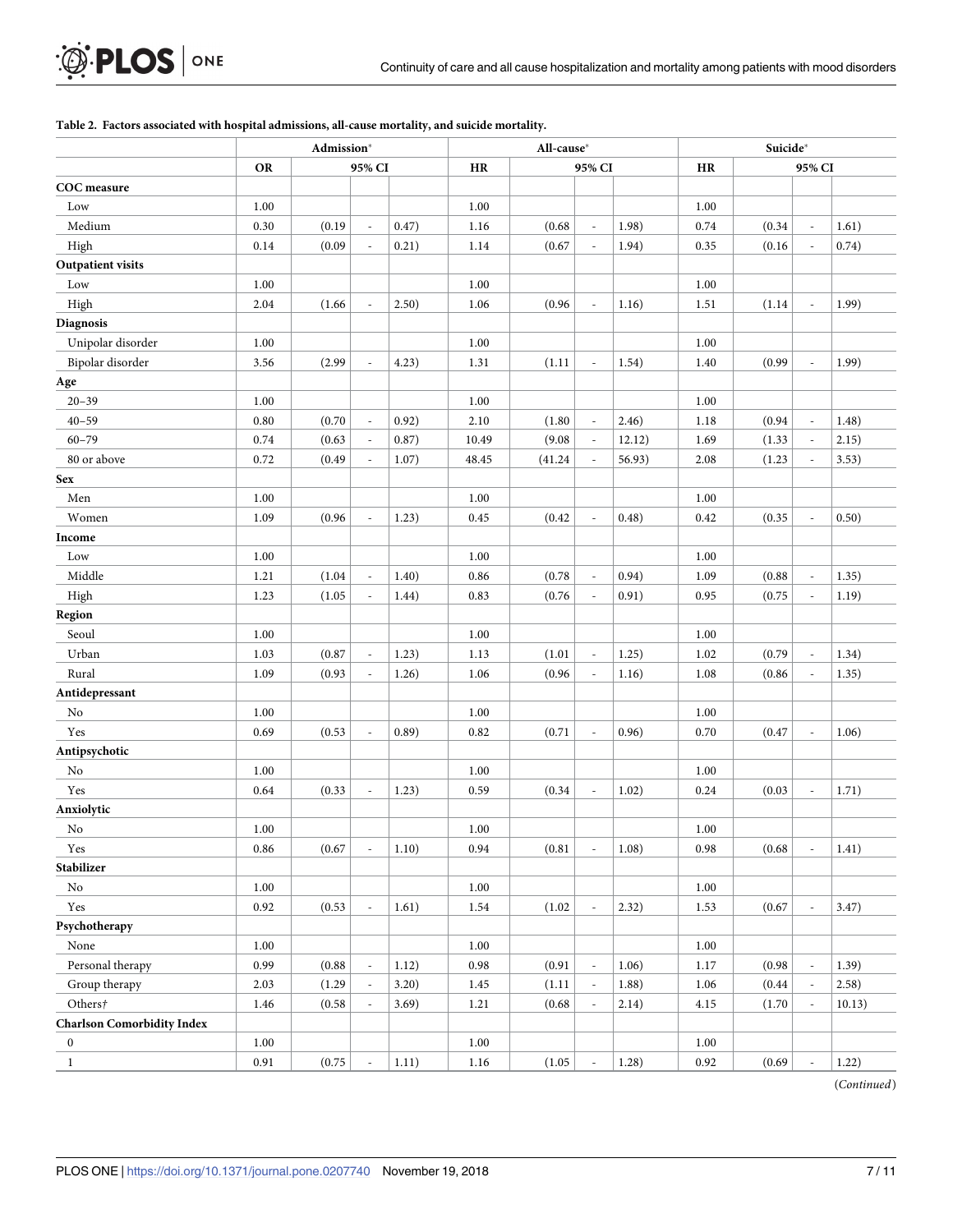|                             |           | Admission* |                          |       |           | All-cause*               |                          | Suicide* |           |        |   |       |
|-----------------------------|-----------|------------|--------------------------|-------|-----------|--------------------------|--------------------------|----------|-----------|--------|---|-------|
|                             | <b>OR</b> | 95% CI     |                          |       | <b>HR</b> | 95% CI                   |                          |          | <b>HR</b> | 95% CI |   |       |
|                             | 0.85      | (0.70)     | $\overline{\phantom{a}}$ | 1.02) | 0.97      | (0.88)                   | $\overline{\phantom{a}}$ | 1.08)    | 1.03      | (0.80) | - | 1.33) |
| 3                           | 1.11      | (0.86)     |                          | 1.44) | 1.29      | (1.14)                   | $\overline{\phantom{a}}$ | 1.45)    | 1.25      | (0.89) | - | 1.75) |
| $4+$                        | 1.10      | (0.73)     |                          | 1.65) | 1.50      | (1.29)                   | $\overline{\phantom{a}}$ | 1.76)    | 0.67      | (0.34) |   | 1.30) |
| Type of medical institution |           |            |                          |       |           |                          |                          |          |           |        |   |       |
| Tertiary hospital           | 1.00      |            |                          |       | 1.00      |                          |                          |          | 1.00      |        |   |       |
| Secondary hospital          | 0.94      | (0.78)     |                          | 1.13) | 1.08      | (0.95)                   | $\overline{\phantom{a}}$ | 1.23)    | 0.78      | (0.56) |   | 1.10) |
| Primary clinic              | 0.28      | (0.25)     |                          | 0.32) | 0.73      | (0.68)                   | $\overline{\phantom{a}}$ | (0.79)   | 0.53      | (0.44) | ۰ | 0.64) |
| Year                        | 0.96      | (0.95)     |                          | 0.98) |           | $\overline{\phantom{a}}$ |                          |          |           |        |   |       |

#### <span id="page-7-0"></span>**Table 2.** (Continued)

\*Adjusted for frequency of outpatient visits, age, sex, income, region, antidepressant, antipsychotic, anxiolytic, stabilizer, treatment type, CCI, year, medical institution type, and disease type

†Other psychotherapy includes continuous sleep therapy and psychiatric social work

<https://doi.org/10.1371/journal.pone.0207740.t002>

with lower risks of suicide death, which is important as bipolar and major depressive disorder patients are known to exhibit the highest risk of suicide [[24](#page-9-0), [25](#page-10-0)]. As Korea ranks first among the Organization for Economic Cooperation and Development (OECD) countries in suicide rate, with suicide being the fifth leading cause of death nationally, this study offers insights by suggesting a possible association between improved COC and reduced suicide risk [[26](#page-10-0), [27](#page-10-0)]. The findings are also noteworthy as suicide mortality has been consistently rated high for patients with psychoses [[28](#page-10-0)].

This study is not without its limitations. First, unipolar and bipolar mood disorders were classified only based on the ICD-10 codes. Other standard classification systems, including the

|                             |        | $OR^*$ |                          |                          |       |
|-----------------------------|--------|--------|--------------------------|--------------------------|-------|
| Type of medical institution |        |        |                          |                          |       |
| <b>Tertiary hospital</b>    | Low    | 1.00   |                          |                          |       |
|                             | Medium | 0.22   | (0.13)                   | $\overline{\phantom{a}}$ | 0.37) |
|                             | High   | 0.10   | (0.06)                   | $\overline{\phantom{a}}$ | 0.17) |
| Secondary hospital          | Low    |        | $\overline{\phantom{a}}$ |                          |       |
|                             | Medium | 1.00   |                          |                          |       |
|                             | High   | 0.61   | (0.39)                   | $\overline{\phantom{a}}$ | 0.96) |
| Primary clinic              | Low    | 1.00   |                          |                          |       |
|                             | Medium | 0.48   | (0.15)                   | $\overline{\phantom{a}}$ | 1.61) |
|                             | High   | 0.19   | (0.06)                   | $\overline{\phantom{a}}$ | 0.62) |
| Type of disease             |        |        |                          |                          |       |
| Unipolar disorder           | Low    | 1.00   |                          |                          |       |
|                             | Medium | 0.33   | (0.21)                   | $\overline{\phantom{a}}$ | 0.52) |
|                             | High   | 0.14   | (0.09)                   | $\overline{\phantom{a}}$ | 0.21) |
| Bipolar disorder            | Low    |        | $\overline{\phantom{a}}$ |                          |       |
|                             | Medium | 1.00   |                          |                          |       |
|                             | High   | 0.87   | (0.56)                   | $\overline{\phantom{a}}$ | 1.35) |
|                             |        |        |                          |                          |       |

#### **[Table](#page-3-0) 3. Factors associated with hospital admissions by institution and disease type.**

\*Adjusted for frequency of outpatient visits, age, sex, income, region, antidepressant, antipsychotic, anxiolytic, stabilizer, treatment type, CCI, year, and medical institution type/ disease type

<https://doi.org/10.1371/journal.pone.0207740.t003>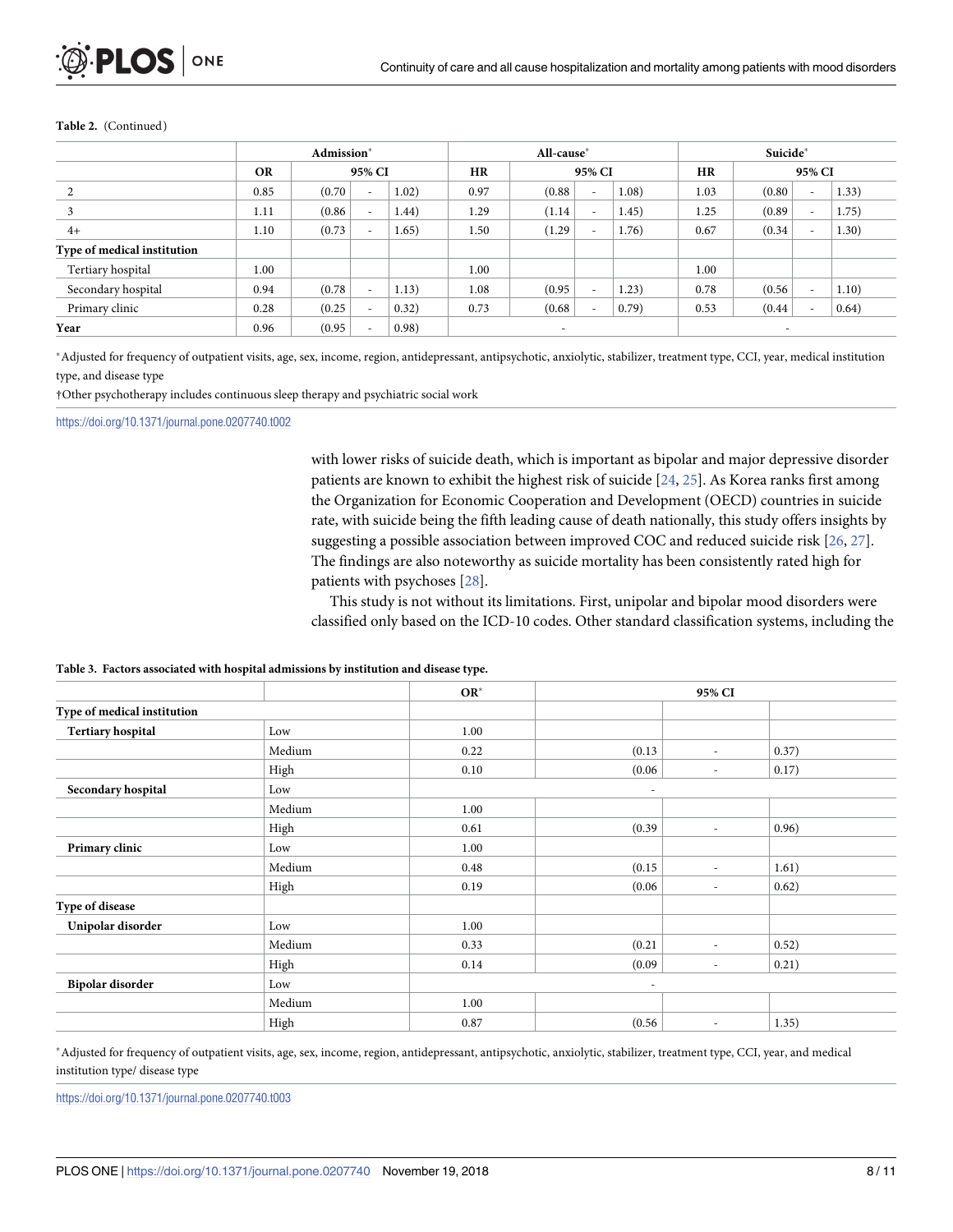<span id="page-8-0"></span>Diagnostic and Statistical Manual of Mental Disorders (DSM) criteria, could not be utilized due to data limitation. Hence, inaccuracies may have resulted from different individuals being involved in the process of diagnosis recording. Second, date of death was only provided up to year and month by the KNHIS to protect personal information. Third, the number of included covariates were limited as the primary purpose of collecting and utilizing the NHI data is for reimbursement. Hence, the possibility of unmeasured confounding cannot be ruled out. Fourth, this study only calculated provider COC based on the UPC index. Thus, aspects such as the quality of provider-patient relationship or coordination of care were not incorporated. Last, this study could not adjust for mental illness severity due to data limitation. However, this study did take into consideration mental illness diagnosis, volume of annual outpatient visits, physical comorbidities, pharmaceuticals, and psychotherapy as covariates to partially cope for this limitation. Furthermore, only newly diagnosed individuals were included in the study population. Future studies improving the limitations stated above are needed to provide further insights.

# **Conclusions**

The findings of this study indicate that COC after first diagnosis of unipolar or bipolar depressive disorder is associated with subsequent hospitalization and suicide mortality. The results reveal the potential benefits of maintaining better psychiatric care treatment continuity in improving outcomes of mental disorder patients. Taking into account the fact that major depressive disorder has been assessed by the World Health Organization (WHO) as one of the most burdensome diseases to society, efforts should be made to address psychiatric treatment continuity in the coming decades.

# **Author Contributions**

**Conceptualization:** Woorim Kim, Tae-Hoon Lee, Eun-Cheol Park.

**Data curation:** Eun-Cheol Park.

**Formal analysis:** Woorim Kim.

**Investigation:** Woorim Kim, Suk-Yong Jang, Tae-Hoon Lee, Joo Eun Lee.

**Supervision:** Eun-Cheol Park.

**Validation:** Eun-Cheol Park.

**Writing – original draft:** Woorim Kim.

**Writing – review & editing:** Woorim Kim, Suk-Yong Jang, Tae-Hoon Lee, Joo Eun Lee.

#### **References**

- **[1](#page-1-0).** Szymanski BR, Bohnert KM, Zivin K, McCarthy JF. Integrated care: treatment initiation following positive depression screens. Journal of General Internal Medicine. 2013; 28(3):346–52. [https://doi.org/10.](https://doi.org/10.1007/s11606-012-2218-y) [1007/s11606-012-2218-y](https://doi.org/10.1007/s11606-012-2218-y) PMID: [23150068](http://www.ncbi.nlm.nih.gov/pubmed/23150068)
- **[2](#page-1-0).** Chang SM, Hong JP, Cho MJ. Economic burden of depression in South Korea. Soc Psychiatry Psychiatr Epidemiol. 2012; 47(5):683–9. <https://doi.org/10.1007/s00127-011-0382-8> PMID: [21526429](http://www.ncbi.nlm.nih.gov/pubmed/21526429)
- **[3](#page-1-0).** Park SC, Jang EY, Kim D, Jun TY, Lee MS, Kim JM, et al. Dimensional approach to symptom factors of major depressive disorder in Koreans, using the Brief Psychiatric Rating Scale: The Clinical Research Center for Depression of South Korea Study. Kaohsiung J Med Sci. 2015; 31(1):47–54. [https://doi.org/](https://doi.org/10.1016/j.kjms.2014.11.001) [10.1016/j.kjms.2014.11.001](https://doi.org/10.1016/j.kjms.2014.11.001) PMID: [25600920](http://www.ncbi.nlm.nih.gov/pubmed/25600920)
- **[4](#page-1-0).** Shin C, Kim Y, Park S, Yoon S, Ko YH, Kim YK, et al. Prevalence and Associated Factors of Depression in General Population of Korea: Results from the Korea National Health and Nutrition Examination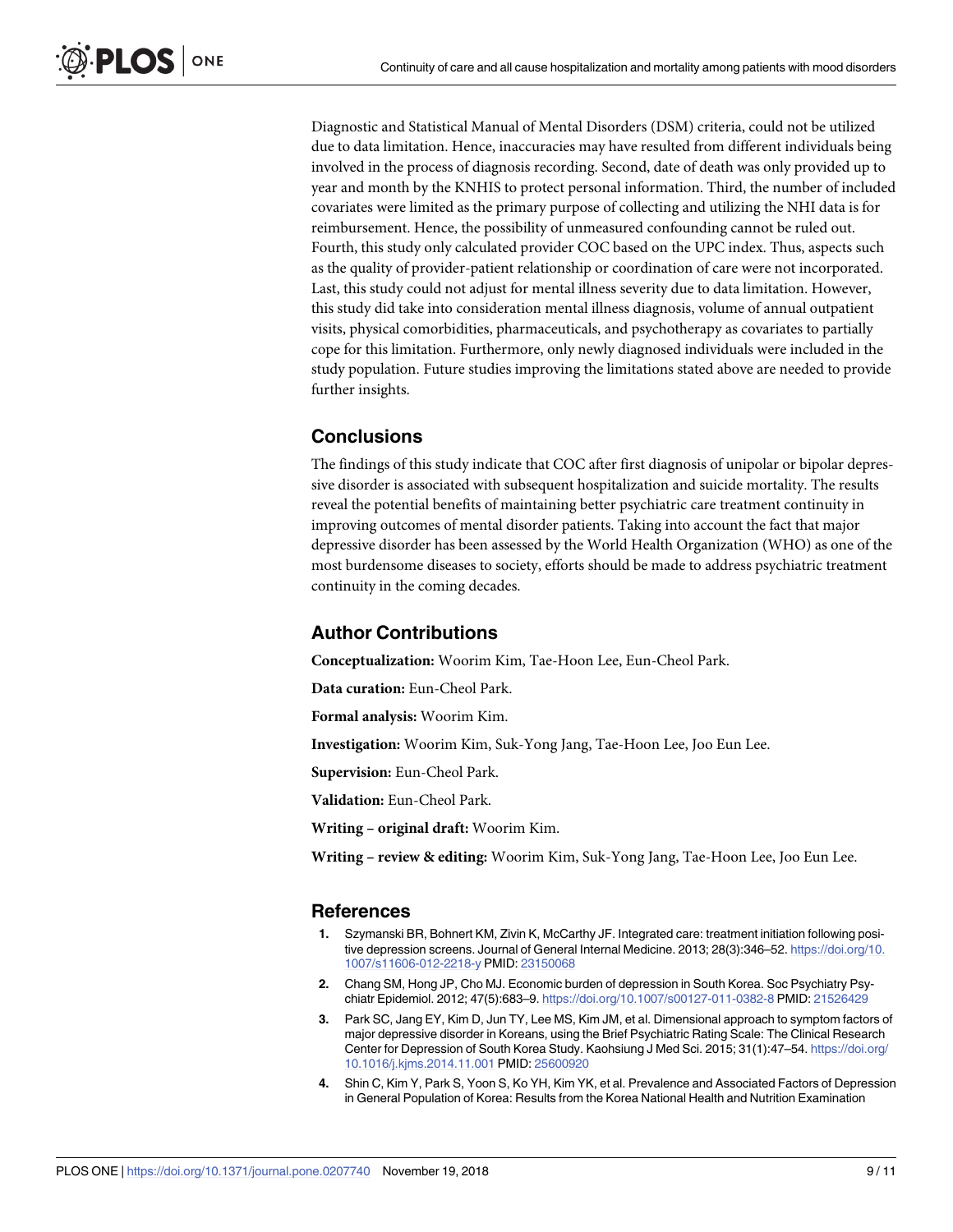Survey, 2014. J Korean Med Sci. 2017; 32(11):1861–9. <https://doi.org/10.3346/jkms.2017.32.11.1861> PMID: [28960042](http://www.ncbi.nlm.nih.gov/pubmed/28960042)

- <span id="page-9-0"></span>**[5](#page-1-0).** Nemeroff CB. The burden of severe depression: a review of diagnostic challenges and treatment alternatives. J Psychiatr Res. 2007; 41(3–4):189–206. <https://doi.org/10.1016/j.jpsychires.2006.05.008> PMID: [16870212](http://www.ncbi.nlm.nih.gov/pubmed/16870212)
- **[6](#page-1-0).** Haggerty JL, Reid RJ, Freeman GK, Starfield BH, Adair CE, McKendry R. Continuity of care: a multidisciplinary review. BMJ. 2003; 327(7425):1219–21. <https://doi.org/10.1136/bmj.327.7425.1219> PMID: [14630762](http://www.ncbi.nlm.nih.gov/pubmed/14630762)
- **[7](#page-1-0).** Gulliford M, Naithani S, Morgan M. What is' continuity of care'? Journal of Health Services Research & Policy. 2006; 11(4):248–50.
- **[8](#page-1-0).** Hoertel N, Limosin F, Leleu H. Poor longitudinal continuity of care is associated with an increased mortality rate among patients with mental disorders: Results from the French National Health Insurance Reimbursement Database. Eur Psychiat. 2014; 29(6):358–64.
- **[9](#page-1-0).** Uijen AA, Schers HJ, Schene AH, Schellevis FG, Lucassen P, van den Bosch WJHM. Experienced continuity of care in patients at risk for depression in primary care. Eur J Gen Pract. 2014; 20(3):161–6. <https://doi.org/10.3109/13814788.2013.828201> PMID: [24033228](http://www.ncbi.nlm.nih.gov/pubmed/24033228)
- **[10](#page-1-0).** Rogers J, Curtis P. The concept and measurement of continuity in primary care. Am J Public Health. 1980; 70(2):122–7. PMID: [7352605](http://www.ncbi.nlm.nih.gov/pubmed/7352605)
- **[11](#page-1-0).** Cabana MD, Jee SH. Does continuity of care improve patient outcomes? J Fam Practice. 2004; 53 (12):974–80.
- **[12](#page-1-0).** Melartin T, Rytsala H, Leskela U, Lestela-Mielonen P, Sokero P. Continuity is the main challenge in treating DSM-IV major depressive disorder in psychiatric care. Journal of Affective Disorders. 2006; 91: S62–S3.
- **[13](#page-1-0).** Prina AM, Cosco TD, Dening T, Beekman A, Brayne C, Huisman M. The association between depressive symptoms in the community, non-psychiatric hospital admission and hospital outcomes: A systematic review. Journal of Psychosomatic Research. 2015; 78(1):25–33. [https://doi.org/10.1016/j.](https://doi.org/10.1016/j.jpsychores.2014.11.002) [jpsychores.2014.11.002](https://doi.org/10.1016/j.jpsychores.2014.11.002) PMID: [25466985](http://www.ncbi.nlm.nih.gov/pubmed/25466985)
- **[14](#page-2-0).** Jee SH, Cabana MD. Indices for continuity of care: a systematic review of the literature. Med Care Res Rev. 2006; 63(2):158–88. <https://doi.org/10.1177/1077558705285294> PMID: [16595410](http://www.ncbi.nlm.nih.gov/pubmed/16595410)
- **[15](#page-2-0).** Menec VH, Sirski M, Attawar D, Katz A. Does continuity of care with a family physician reduce hospitalizations among older adults? Journal of Health Services Research & Policy. 2006; 11(4):196–201.
- **[16](#page-2-0).** Y C. A study on the quality of care in psychiatric patients: Focused on the effect of continuity of care. Republic of Korea: Yonsei University; 2017.
- **[17](#page-5-0).** Catty J, White S, Clement S, Cowan N, Geyer C, Harvey K, et al. Continuity of care for people with psychotic illness: its relationship to clinical and social functioning. Int J Soc Psychiatry. 2013; 59(1):5–17. <https://doi.org/10.1177/0020764011421440> PMID: [21948559](http://www.ncbi.nlm.nih.gov/pubmed/21948559)
- **[18](#page-5-0).** van Walraven C, Oake N, Jennings A, Forster AJ. The association between continuity of care and outcomes: a systematic and critical review. J Eval Clin Pract. 2010; 16(5):947–56. [https://doi.org/10.1111/](https://doi.org/10.1111/j.1365-2753.2009.01235.x) [j.1365-2753.2009.01235.x](https://doi.org/10.1111/j.1365-2753.2009.01235.x) PMID: [20553366](http://www.ncbi.nlm.nih.gov/pubmed/20553366)
- **[19](#page-5-0).** Mainous AG 3rd, Gill JM. The importance of continuity of care in the likelihood of future hospitalization: is site of care equivalent to a primary clinician? Am J Public Health. 1998; 88(10):1539–41. PMID: [9772859](http://www.ncbi.nlm.nih.gov/pubmed/9772859)
- **[20](#page-5-0).** Feng L, Yap KB, Kua EH, Ng TP. Depressive symptoms, physician visits and hospitalization among community-dwelling older adults. International Psychogeriatrics. 2009; 21(3):568–75. [https://doi.org/10.](https://doi.org/10.1017/S1041610209008965) [1017/S1041610209008965](https://doi.org/10.1017/S1041610209008965) PMID: [19368754](http://www.ncbi.nlm.nih.gov/pubmed/19368754)
- **[21](#page-5-0).** Wong SY, Mercer SM, Leung J, Woo J. The relationship between clinically relevant depressive symptoms and episodes and duration of all cause hospitalization in Southern Chinese elderly. Journal of Affective Disorders. 2009; 113(3):272–8. <https://doi.org/10.1016/j.jad.2008.06.008> PMID: [18639936](http://www.ncbi.nlm.nih.gov/pubmed/18639936)
- **[22](#page-5-0).** Reilly S, Planner C, Hann M, Reeves D, Nazareth I, Lester H. The role of primary care in service provision for people with severe mental illness in the United Kingdom. PLoS One. 2012; 7(5):e36468. [https://](https://doi.org/10.1371/journal.pone.0036468) [doi.org/10.1371/journal.pone.0036468](https://doi.org/10.1371/journal.pone.0036468) PMID: [22615769](http://www.ncbi.nlm.nih.gov/pubmed/22615769)
- **[23](#page-5-0).** Wolinsky FD, Bentler SE, Liu L, Geweke JF, Cook EA, Obrizan M, et al. Continuity of care with a primary care physician and mortality in older adults. J Gerontol A Biol Sci Med Sci. 2010; 65(4):421–8. [https://](https://doi.org/10.1093/gerona/glp188) [doi.org/10.1093/gerona/glp188](https://doi.org/10.1093/gerona/glp188) PMID: [19995831](http://www.ncbi.nlm.nih.gov/pubmed/19995831)
- **[24](#page-7-0).** King EA, Baldwin DS, Sinclair JM, Baker NG, Campbell MJ, Thompson C. The Wessex Recent In-Patient Suicide Study, 1. Case-control study of 234 recently discharged psychiatric patient suicides. Br J Psychiatry. 2001; 178:531–6. PMID: [11388969](http://www.ncbi.nlm.nih.gov/pubmed/11388969)